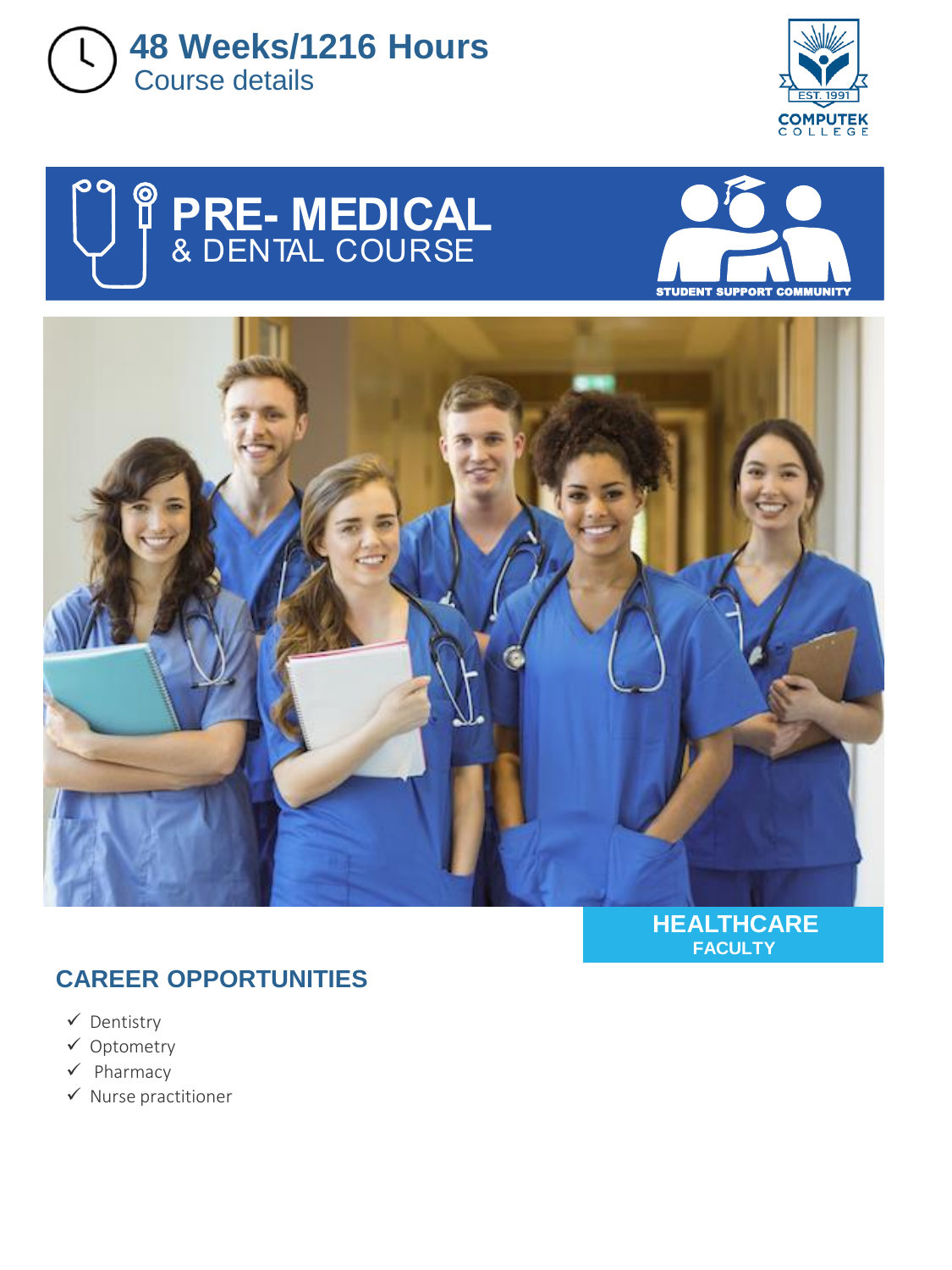

# $\begin{bmatrix} \phantom{-} \end{bmatrix}$ 8

### **Program Summary**

Our pre-med program allows students to gain the prerequisite knowledge needed for medical school enrolment only within a calendar year. The program is designed to place students on a medical or dental career path straight from high school.

## **Learning Focus**

- Introduction to Anatomy
- Human Physiology
- Introduction to Medical Psychology
- Introduction to Epidemiology and **Statistics**
- Advanced Human Biology
- General Chemistry I with Lab
- Organic Chemistry I
- Human Biology

.

- Medical English I
- Medical Terminology
- Medical Math
- General Chemistry II with Lab
- Organic Chemistry II
- Advanced Human Biology
- Medical English II
- Physics I
- Introduction to Anatomy



# **Why Do You [Pursue a Pre-Medical and dental Program](https://pxlme.me/8x80NEUM)**

For many regions, including North America and the Caribbean, the pre-med program is a requirement for those planning to study medicine. Additionally, pre-med programs provide a good foundation for advanced science courses like biology and organic chemistry, which are beneficial for medical school.

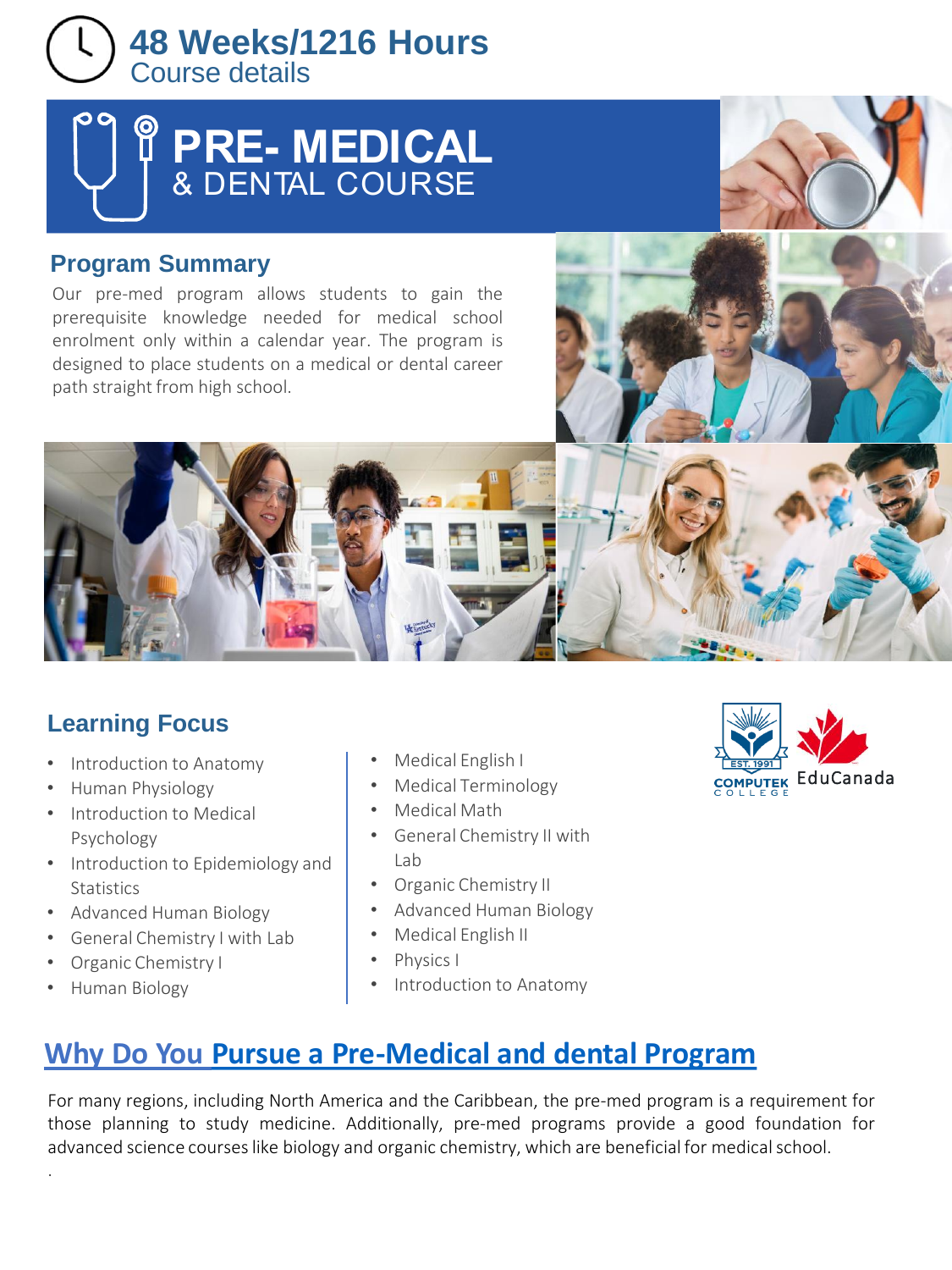# **PRE - MEDICAL PROGRAM** & Dental Course



**Hours** 

64

#### **General Chemistry I with Lab**

This course provides background knowledge of the foundations of chemistry. Topics of lectures include atomic structure, theories of chemical bonding, gas laws, chemical equilibria, weak acids and bases, acid-base equilibria, thermodynamics and thermochemistry, chemical kinetics, solubility, and electrochemistry. 96

#### **Organic Chemistry I**

This course introduces students to the basic principles that govern the structure of molecules. Topics of lectures include the structures and properties of alkenes, the concept of stereoisomerism, acids and bases, alkenes, and unsaturated hydrocarbons. Students learn nomenclature and classification of organic molecules, structure and reactivity of functional groups - hydrocarbons, alcohols, alkyl halides, alkadienes and allylic systems.

#### **Human Biology**

This course is designed at a pre-professional level with the aim of an in-depth understanding of the role of macromolecules in the hierarchy of the cellular organization. The course aims at a complete knowledge of the metabolic machinery of the cell in humans. This course emphasizes evolution, organismal diversity, and genetics. 64

#### **Medical English**

This English for Health Care course is designed to help students develop general English skills with a focus on use of English in health-related work environments. 64

#### **Medical Terminology**

This course explores frequently used medical words and abbreviations, along with terms identifying major body systems in health and disease. Emphasis is placed on spelling and pronunciation for the student to communicate accuratelywith patients and other professionals in the health care field. 32

#### **Medical Math**

64 This course provides students the ability to evaluate a variety of arithmetic and algebraic expressions and apply these principles to typical situations that arise in the health care fields.

#### **General Chemistry II with Lab**

This course further builds students' knowledge of general chemistry which is necessary to properly understand Physiology and Biochemistry. 96

#### Organic Chemistry II

Through this course, students are introduced to the essential instrumental techniques of infrared spectroscopy, nuclear magnetic resonance spectroscopy, and mass spectrometry with an emphasis on interpretation and structure elucidation. 64